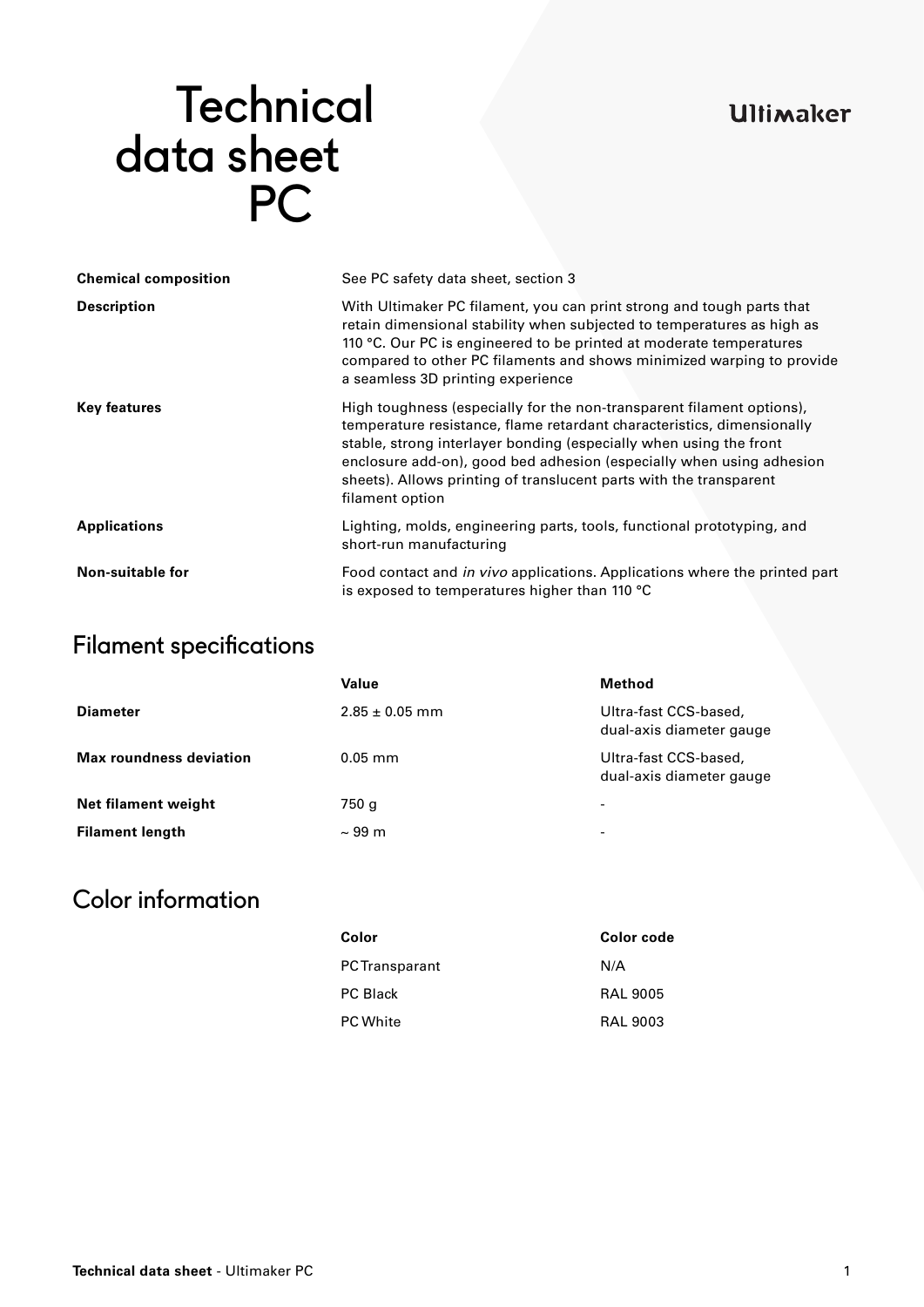# Mechanical properties\*

|                                          | Injection molding    |             | 3D printing                                     |                                 |
|------------------------------------------|----------------------|-------------|-------------------------------------------------|---------------------------------|
|                                          | <b>Typical value</b> | Test method | <b>Typical value</b>                            | <b>Test method</b>              |
| Tensile modulus**                        |                      |             | 2,134 MPa (t)<br>1,904 MPa (b/w)                | <b>ISO 527</b><br>(1 mm/min)    |
| Tensile stress at yield                  |                      |             |                                                 |                                 |
| Tensile stress at break                  |                      |             | 76.4 MPa (t)<br>53.7 MPa (b/w)                  | <b>ISO 527</b><br>$(50$ mm/min) |
| <b>Elongation at yield</b>               |                      |             | $\overline{\phantom{a}}$                        |                                 |
| <b>Elongation at break</b>               |                      |             | 6.4% (t)<br>$5.9\%$ (b/w)                       | <b>ISO 527</b><br>$(50$ mm/min) |
| <b>Flexural strength</b>                 |                      |             | 111 MPa (t)<br>95.5 MPa (b/w)                   | <b>ISO 178</b>                  |
| <b>Flexural modulus</b>                  |                      |             | 2,410 MPa (t)<br>2,310 MPa (b/w)                | <b>ISO 178</b>                  |
| Izod impact strength, notched (at 23 °C) |                      |             | 4.1 $kJ/m^2(t)$<br>14.8 kJ/m <sup>2</sup> (b/w) | <b>ISO 180</b>                  |
| Charpy impact strength (at 23 °C)        |                      |             |                                                 |                                 |
| <b>Hardness</b>                          |                      |             | $82$ (Shore D)(t)<br>80 (Shore D)(b/w)          | Durometer                       |

# Electrical properties\*

|                                | <b>Typical value</b>     | Test method              | Tvpical value                | <b>Test method</b>  |
|--------------------------------|--------------------------|--------------------------|------------------------------|---------------------|
| Dissipation factor (at 1 MHz)  | $\overline{\phantom{a}}$ | $\overline{\phantom{0}}$ | $0.005$ (t)<br>$0.012$ (b/w) | <b>ASTM D150-11</b> |
| Dielectric constant (at 1 MHz) | -                        | $\overline{\phantom{a}}$ | 2.62(t)<br>$2.76$ (b/w)      | <b>ASTM D150-11</b> |

## Thermal properties

|                                         | <b>Typical value</b>                             | <b>Test method</b> |
|-----------------------------------------|--------------------------------------------------|--------------------|
| Melt mass-flow rate (MFR)               | $32 - 35$ g/10 min (t)<br>23 - 26 g/10 min (b/w) | (300 °C, 1.2 kg)   |
| Heat detection (at 0.455 MPa)           |                                                  |                    |
| Heat deflection (at 1.82 MPa)           |                                                  |                    |
| Vicat softening temperature             |                                                  |                    |
| <b>Glass transition</b>                 | 112 - 113 °C                                     | DSC, 10 °C/min     |
| <b>Coefficient of thermal expansion</b> |                                                  |                    |
| <b>Melting temperature</b>              |                                                  |                    |
| <b>Thermal shrinkage</b>                |                                                  |                    |
|                                         |                                                  |                    |

\*See notes

\*\*(t) Transparent. (b/w) Black and White

**Technical data sheet** - Ultimaker PC 2